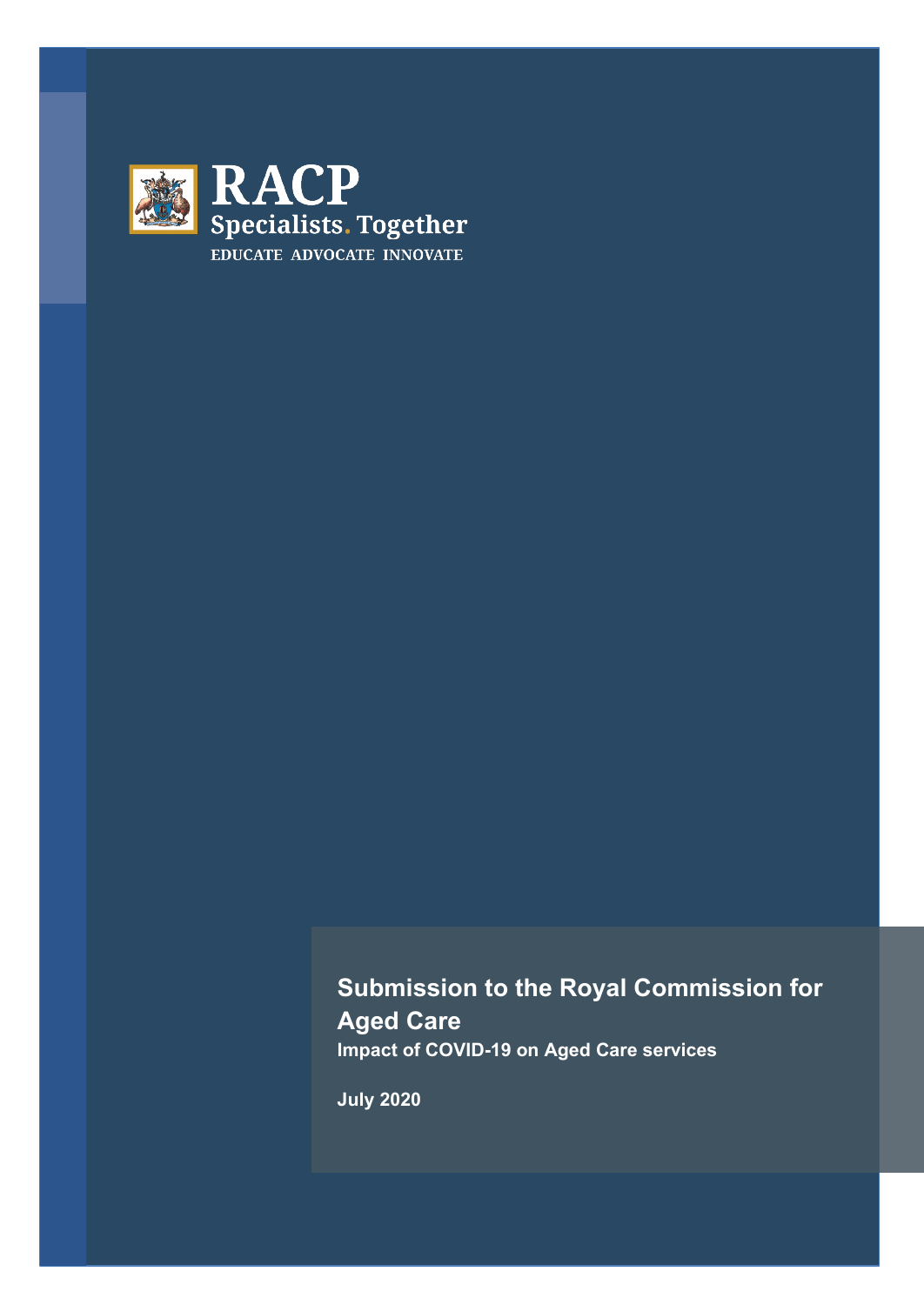### **About The Royal Australasian College of Physicians (RACP)**

The RACP trains, educates and advocates on behalf of over 18,000 physicians and 8,500 trainee physicians, across Australia and New Zealand. The RACP represents a broad range of medical specialties including general medicine, infectious disease medicine, paediatrics and child health, cardiology, respiratory medicine, neurology, oncology, public health medicine, occupational and environmental medicine, palliative medicine, sexual health medicine, rehabilitation medicine, geriatric medicine, and addiction medicine. Beyond the drive for medical excellence, the RACP is committed to developing health and social policies which bring vital improvements to the wellbeing of patients.

• **Geriatricians**. Geriatricians are specialists in understanding the needs and challenges of an ageing population. They are trained to identify and assess decline or the need for decline preventing strategies in an older person. Such strategies are critical to minimising or reversing any negative impact on function affecting their own or the community's safety.

Geriatricians take a multidisciplinary team approach to healthcare for older persons, always endeavouring to work with GPs and other health professionals such as nurses, physiotherapists, occupational therapists, speech pathologists, dieticians, psychologists, social workers and pharmacists. Geriatricians promote and prolong older persons' capacity to safely remain at home. Their role and appreciation of the impact and complexity of multi-morbid conditions on older persons should be considered central to supporting carers and patient decision-making. Geriatricians contribute to the care of older people across the care continuum; from Memory Clinics and community care at home, through emergency, acute and subacute care, including rehabilitation of older Australians.

- **General and acute physicians.** General and acute physicians treat elderly patients with acute illness and are also specialists in multimorbidity and the management of chronic disease. Patients may be residents of aged care facilities or transitioning from hospital to an aged care facility from hospital. General and acute physicians can also provide care to adults with intellectual and or physical disability, including adults with congenital or acquired brain or physical disability and those with neurodegenerative conditions affecting them in childhood or early to middle aged adulthood. Adult patients with intellectual or physical disabilities may need to be treated in the different residential and care contexts (aged care facilities, as part of younger families, with ageing parents, in group homes, in supported accommodation).
- **Infectious disease physicians.** Infectious disease physicians specialise in infections of the body, understanding and treating the various clinical, laboratory and public health aspects of infectious diseases medicine and microbiology. They have an essential role in treating infectious patients, controlling infection and advising on the risk of spread.
- **Public health physicians.** Public health physicians work to improve the health and care of population groups and communities at large. Public health physicians develop strategies to support the implementation of programs for preventing disease and promoting the health of communities. Their training includes health promotion, the prevention of disease and illness, the assessment of a community's health needs, and the provision of health services to communities and research. Their role in responding to the COVID-19 pandemic involves advising on case detection, case isolation, developing ways of addressing public health issues, identifying close contacts, quarantine and containment strategies and managing clusters and outbreaks.
- **Neurologists.** Neurologists are involved in the diagnosis of dementia, including determining the probable underlying cause in younger people (Huntington disease, Frontotemporal dementia and Alzheimer disease) and older persons. Neurologists will see disorders that present in other ways and evolve to include dementia as a major feature e.g. Parkinson's disease, Huntington disease. They are involved in addressing safety issues (such as driving) and recommendations for NDIS or My Aged Care registration.
- **Occupational physicians.** Occupational physicians provide advice to or about aging workers including aging health care workers. They also have a role to play in providing advice to health care workers on fitness for duties or how to implement public health advice into day to day working routines
- **Rehabilitation medicine physicians.** Rehabilitation medicine physicians diagnose, assess and manage individuals with disability or functional decline due to injury, illness, chronic disease or ageing and work together with these people to achieve their optimal level of functional ability, social participation and quality of life. They are trained in the rehabilitation management of older people including those who have impaired function due to frailty and geriatric syndromes, debility and deconditioning, and chronic diseases or other complex health conditions. They are also trained in the rehabilitation management of all people with severe and permanent disability who may reside in aged care facilities, including younger individuals. Further, retention in and return to work rehabilitation programs are an important part of care of older persons with longer work requirements.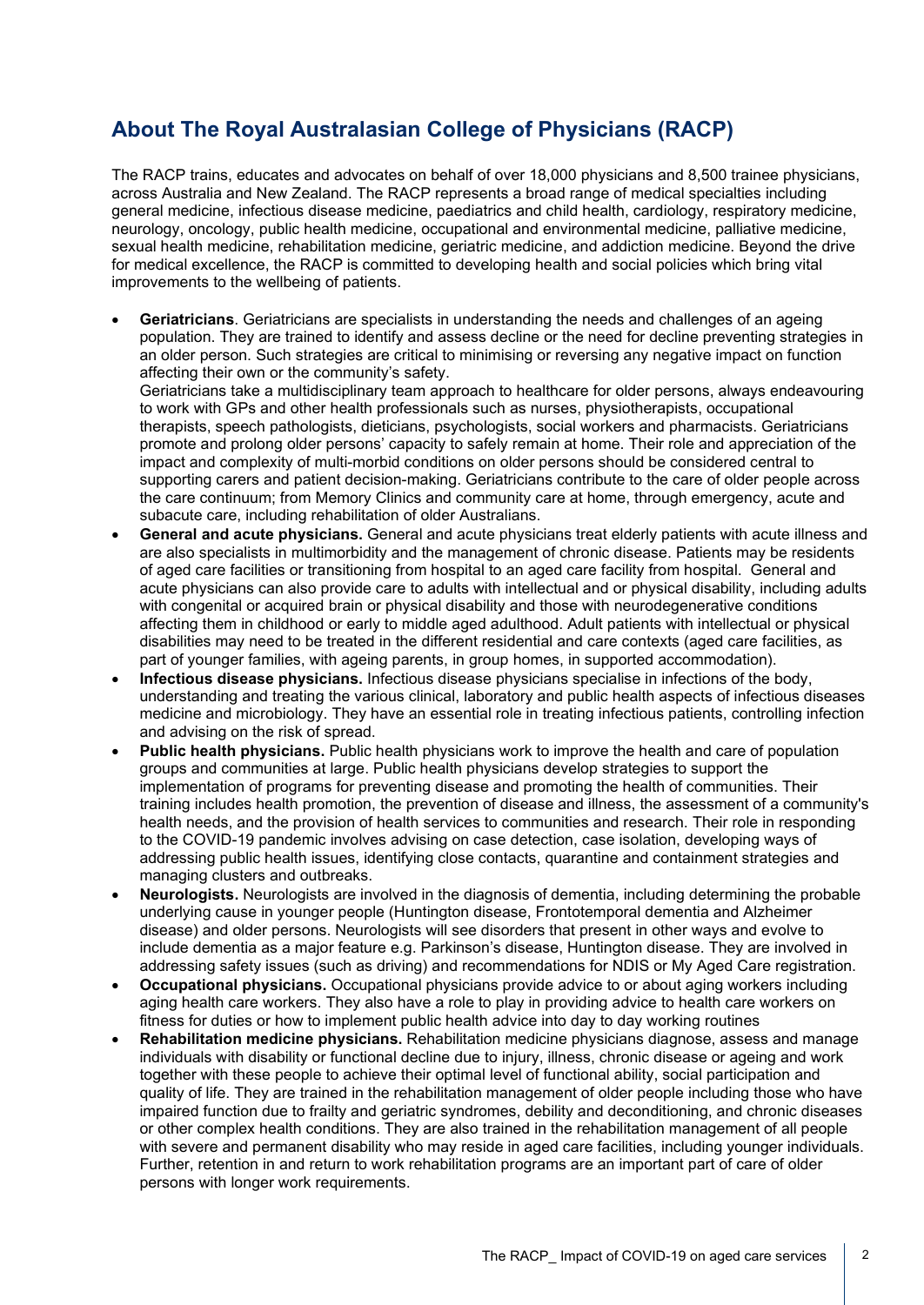• **Palliative medicine physicians**. Palliative Medicine provides specialist care of people with terminal illnesses and chronic health conditions in community, hospital and hospice settings. Palliative medicine physicians work collaboratively with a multidisciplinary team of health professionals to provide end of life care, provide relief from pain and symptoms of illness, and optimise the quality of life for a patient.<sup>[1](#page-2-0)</sup>

<span id="page-2-0"></span> $1$  The RACP acknowledges the input it has received to this submission from various specialty societies, in particular the Australia and New Zealand Society of Geriatric Medicine and the Australian & New Zealand Society of Palliative Medicine.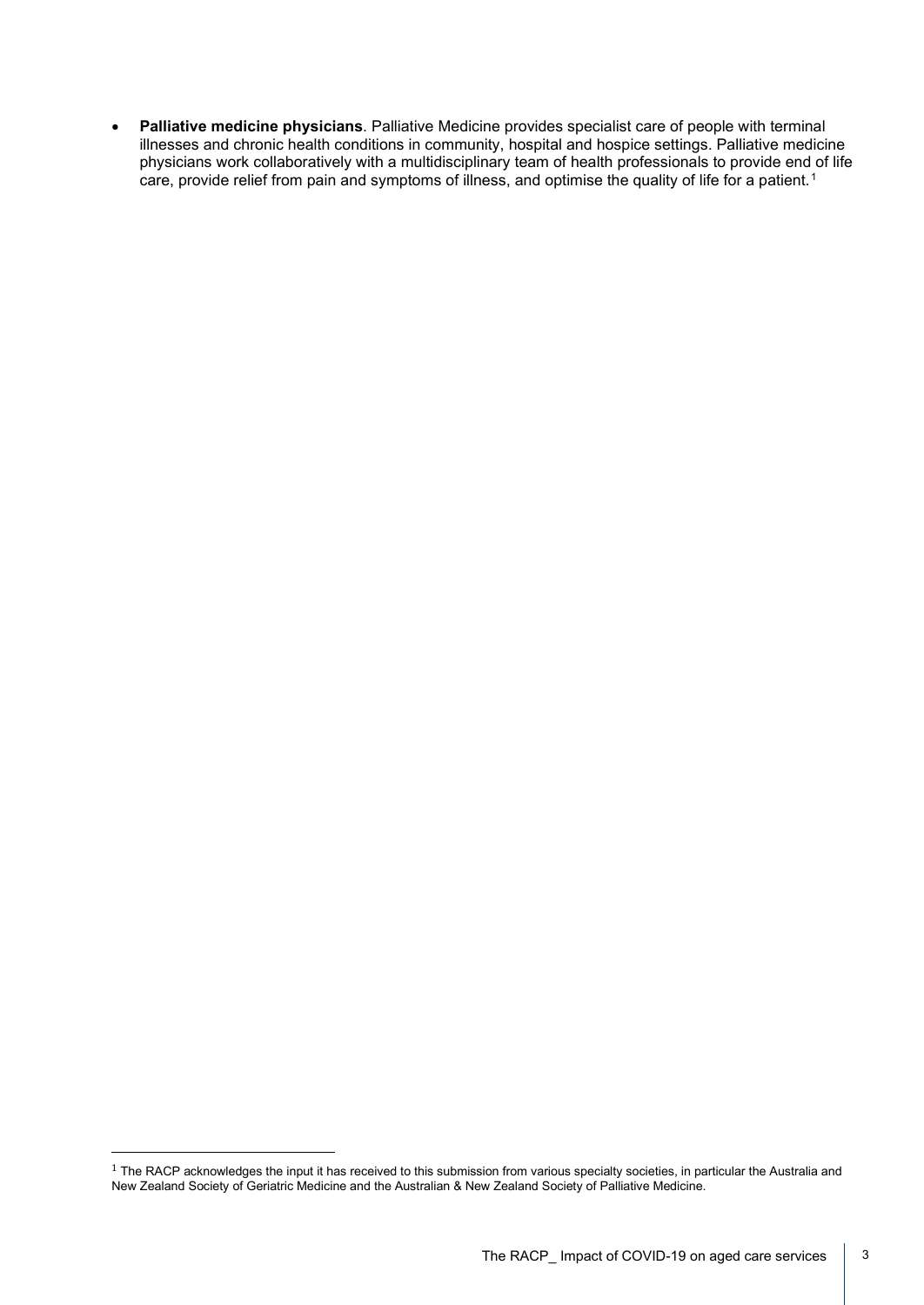# **Executive Summary**

The Royal Commission into Aged Care Quality and Safety has provided an important opportunity for the Royal Australasian College of Physicians to share what we know of the impact of the coronavirus (COVID-19) on the aged care sector.

**As a peak body representing over thirty different medical specialty areas, the RACP will work with all levels of Government to improve services for older persons, and specifically medical care, so that the harm and potential for harm to older people related to COVID-19 is minimised and high quality, responsive and timely care becomes the sustainable standard.** 

For older people in these pandemic circumstances, the key concerns are:

- To reduce risk of spread especially in institutional environments, among all persons, including staff
- To reduce delays in condition diagnoses, assessments and treatment (including multidisciplinary treatment)
- To improve communications at all levels to facilitate timely medical decisions, including the infrastructure and pre-determined processes for this
- To reduce the rates of preventable hospitalisation of older people (who may be vulnerable for a range of reasons, to the risk of infectious diseases, disruptions from medication changes etc)  $2$
- To approach infection control in residential aged care facilities (RACFs) with a similar attention to procedure as do hospitals. This might be achieved by creating separate medical care spaces for older persons for treatments, i.e. separate from residential care facilities. This would reduce the risk within an RACF, and should be organised to enable appropriate family support, communication and contact
- To enhance palliative medicine provision
- To promote and facilitate advance care planning
- To reduce risks of condition deterioration or exacerbation by providing home care with minimal wait times to support priority needs
- To ensure that the healthcare and other needs of the majority of older persons who live in the community are also well addressed, so that they can maintain optimum health and well-being, bearing in mind that community connection is equally important.

This submission describes the frontline experience of physicians, who are trained in complex care, throughout the COVID-19 pandemic. This experience addresses firstly, serious concerns about Residential Aged Care Facilities (RACFs) and secondly, experience relating to hospital and community care. Our messages are intended to raise the overall level of safety and care to reinforce equity.

Although some organisations responded well, in view of the clinical risks COVID-19 presents for older persons and also the healthcare team, there are a range of responses that can be initiated now.

The actions needed, that are contained in this submission, take into account the following themes:

- 1) **Older people are not homogeneous**. This diverse and large section of the population includes older Aboriginal and Torres Strait Islanders, culturally and linguistically diverse people (CALD), people with disabilities, people with dementia, the carers (who may be older persons themselves), people requiring palliative care or wound care, older people with multiple chronic conditions, people with mental health conditions, and people with restricted movement capacity.
- 2) **Aged care does not operate as a unified system**. It has many disparate components that have different incentives and reinforce different outcomes. Rising demand subject to capped activity can lead to cost cutting that is highly risky for patients in a high need situation such as the coronavirus pandemic.

<span id="page-3-0"></span><sup>2</sup> *The geriatric nursing home population is vulnerable to acute and deteriorating illness due to advanced age, multiple chronic illnesses and high levels of dependency*. Graverholt B, Forsetlund L, Jamtvedt G. Reducing hospital admissions from nursing homes: a systematic review. BMC health services research. 2014 Dec 1;14(1):36.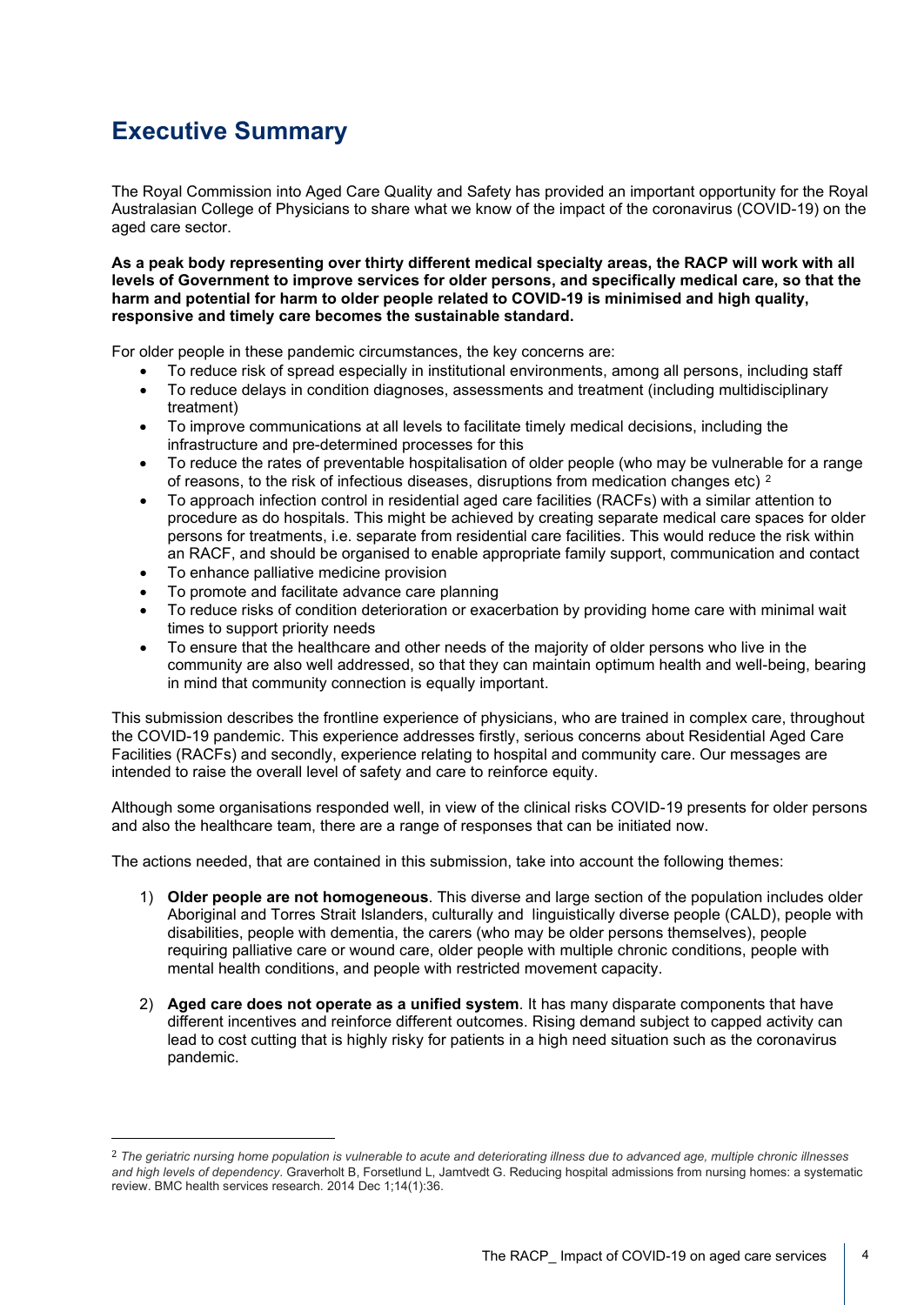RACFs would be better prepared to respond to older persons with symptoms or who test positive to CIVD-19 if they were able to develop links with infection prevention teams (based in hospitals), any local public health units and pathology or microbiology services.

As we move through COVID-19 the Commonwealth Government should in cooperation with State and Territory governments, better link RACFs with hospitals that provide outreach services and other relevant bodies as noted above. This would allow trained paramedics and nurse practitioners to assess and assist RACF nursing staff to treat patients in the RACF who have acute but uncomplicated illnesses and also ensure that RACFs can better manage and care for their especially vulnerable patients during this pandemic period.

- 3) **Aged care relies on a qualified and maintained workforce**. A high priority remains for the Commonwealth Government to increase the number of appropriately qualified physicians and advanced trainees in ambulatory and community settings.
- 4) **The benefits to older people of telehealth and other non-contact technology**. Physicians have reported many benefits to older people since the introduction by the Australian Government of expanded telehealth MBS items (see [press release,](https://www.racp.edu.au/news-and-events/media-releases/racp-supports-expansion-of-telehealth) and [telehealth survey](https://www.racp.edu.au/news-and-events/media-releases/survey-of-specialists-shows-telehealth-can-improve-access-and-equity-permanently) results). Telehealth has been particularly helpful for patients who find it a challenge to attend appointments in person such as those with mobility issues, immune-suppressed patients, those living in rural and remote areas and Indigenous patients who feel more culturally safe attending appointments in their own environment.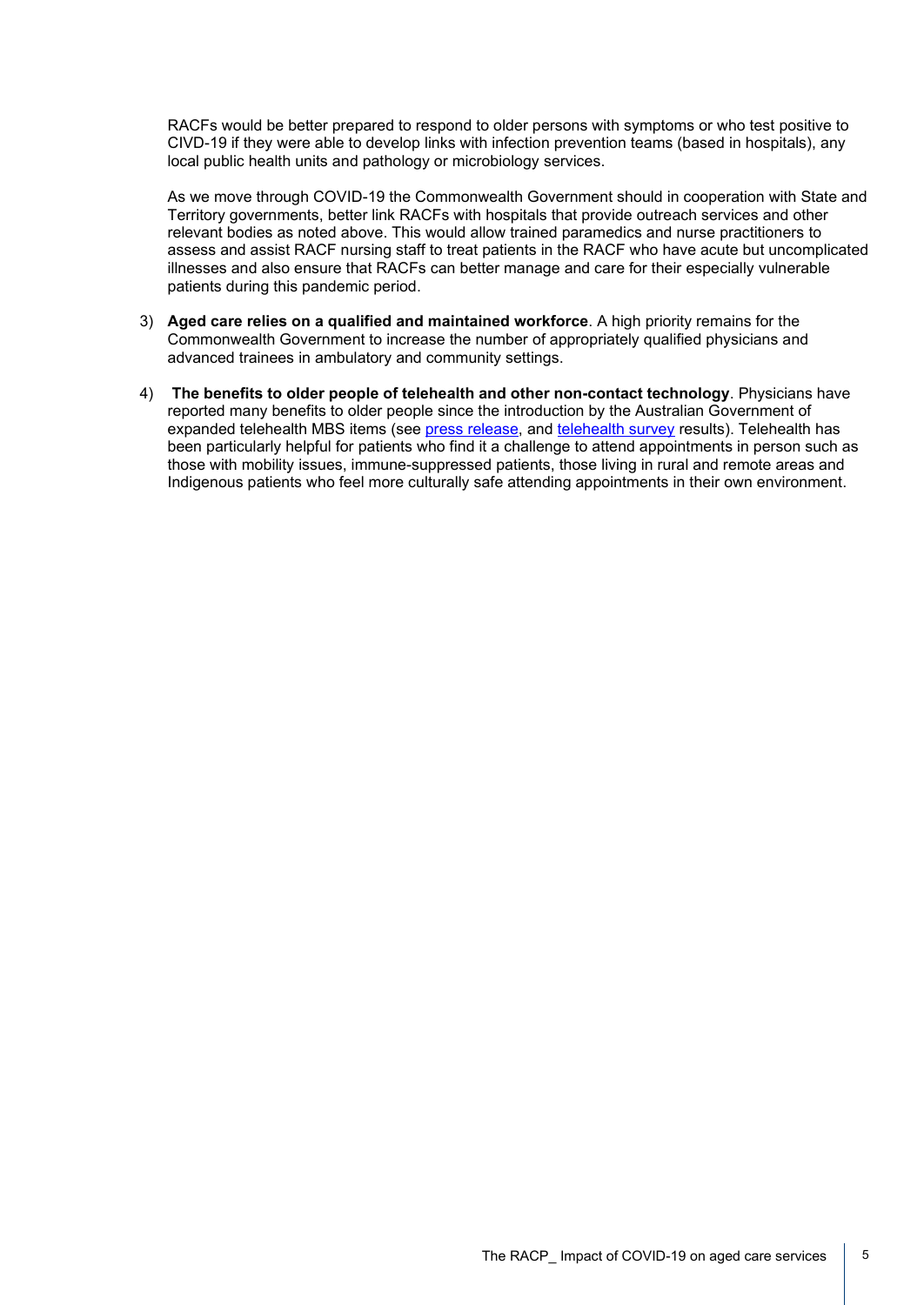### **Introduction**

On March 11, 2020, the World Health Organization declared the SARS-CoV-2 (COVID-19) outbreak a pandemic. At the time, the Royal Commission for Aged Care Quality and Safety (the Commission) was in progress and had released its Interim report. The Commission announced a review of the impact of COVID-19 on residential and home aged care at the end of April 2020.

The College represents expertise in condition complexity and age-related health care which spans geriatric medicine, palliative medicine, sleep medicine, internal medicine; general and acute medicine, public health medicine, and prevalent condition related specialties such as infectious diseases, cardiology, neurology, endocrinology, rheumatology, neurology and oncology, rehabilitation medicine. The complex nature of the comorbidities, including behavioural conditions, means that it is essential for multi-disciplinary care to be supported, where it is beneficial to the patient.

Prior to the onset of COVID-19 the RACP considered the infrastructure of the aged care system to be inadequately resourced to safely and effectively meet present and future demand. The RACP has previously stated to the Commission there are many aspects of aged care that consultant physicians consider do not meet the Australian Government's objectives for aged care services (refer [RACP Submission](https://www.racp.edu.au/docs/default-source/advocacy-library/submission-to-the-royal-commission-into-aged-care-quality-and-safety.pdf?sfvrsn=b534e21a_8) December 2019).

Any components that are less than the best evidence-based care will be critical to a vulnerable group in a high risk situation – older persons being one of the highest at risk populations (for instance before COVID-19 hospitalisation rates for older persons were four times that for younger groups). [3](#page-5-0) Avoiding increased rates of hospitalisation at such a time is vital.

Many providers at all levels of the health care system have responded admirably under unusual, emotionally challenging and pressured circumstances. The College advocates a non-judgemental approach be adopted in addressing any deficiencies in service provision so that vital services are encouraged, and people can seek assistance and guidance rather than fear castigation or stigmatisation.

While we are in the midst of a pandemic with the ongoing threat of outbreaks, and with the future possibility of other pandemics, it is prudent to act now. The nature of this pandemic requires mechanisms in the healthcare environment to reduce the risk of exposure and transmission, among the vulnerable population and among those that deliver vital care. This submission offers the experience and advice of physicians to achieve these objectives.

## **Medical risks faced by older persons during this pandemic and their implications**

The following are the special risks faced by older patients who are being treated during this pandemic. These are not intended to be exhaustive:

**Physical risk**. Older persons are at the highest risk level of experiencing severe disease, hospitalisation and death from COVID-19. This risk has been reported as rising progressively with age, being much higher for over 70-year old persons. The risk is also higher for those with underlying medical comorbidities.<sup>[4](#page-5-1)</sup> In particular the case fatality rate for those over 80 has been reported as over 1[5](#page-5-2) %.<sup>5</sup> The highest risk of fatality then is among long term care residents who are among the oldest concentrated age group in close quarters.

**Risks due to delayed presentation**. It is imperative that early assessment and the comprehensive identification of health care needs for older persons occurs in a timely, expedient way. Already in Australia

<span id="page-5-1"></span><span id="page-5-0"></span><sup>3</sup> McPake B, Mahal A. Addressing the needs of an aging population in the health system: The Australian case. Health Systems & Reform. 2017 Jul 3;3(3):236-47<br>4 Holt NR, Neumann JT, McNeil JJ, Cheng AC, Unit HE, Prahan V. Imp

<span id="page-5-2"></span><sup>5</sup> Wu, Z, and McGoogan, JM. Characteristics of and Important Lessons from the Coronavirus Disease 2019 (COVID-19) Outbreak in China: Summary of a Report of 72,314 Cases from the Chinese Center for Disease Control and Prevention. JAMA published online February 24, 2020. doi:10.1001/jama.2020.2648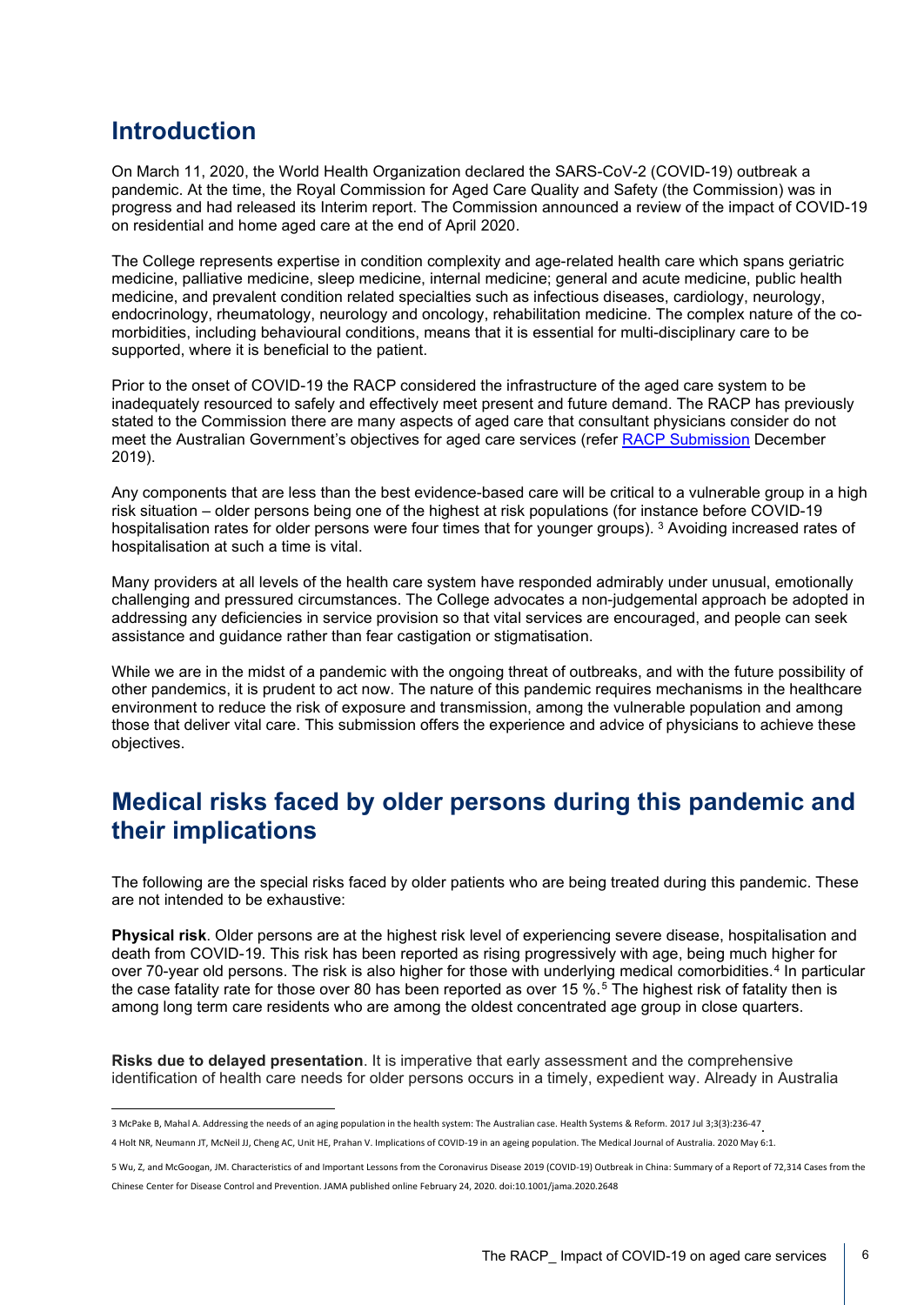non-COVID medical issues have delays (for example, delayed presentation and management of other acute medical issues, including acute coronary syndromes and stroke, and the sequel of elective surgery postponement [6](#page-6-0)).

**Immunosenescence**. Vaccines (such as the SARS-CoV-2 vaccine) may not translate into lasting immunity in an elderly population due to immunosenescence (the deterioration with age of the body's immune system).

**Adverse effects.** There are risks associated with non-validated therapies to treat COVID-19, such as hydroxychloroquine and azithromycin, for elderly outside a registered clinical trial due to increased risks of adverse effects common to most drugs when used in the elderly (such as ventricular tachyarrhythmia, and sudden cardiac death).

**Asymptomatic transmission**. This is a constant threat to older people. In care areas and in the wider community surveillance must not be restricted to only symptomatic individuals.

**Mental health**. Mental health and the treatment of existing mental health issues should not be unnecessarily delayed. In these circumstances of reduced contact and isolation, untreated mood disorders can contribute to increased suicide rates in older Australians, which is more likely among men aged over 85 years.<sup>[7](#page-6-1)</sup> Also see *Social isolation and depression* below.

Attention to the mental health and social and emotional wellbeing and health for Aboriginal and Torres Strait Islander people in the context of integrated services continues to be important under COVID-19 triggered circumstances.

**Social isolation and depression**. Health policies of social distancing and restricted visitation in care facilities, to limit potential COVID transmission, also increase the risk of symptoms of depression and anxiety in susceptible individuals. Two factors are noted here:

- Social stimulation is important for reducing cognitive impairment and maintaining wellbeing and physical function
- There are increasing numbers of older people living alone in our communities.

Regardless of COVID-19, there is a need to explore accommodation options for single older persons or couples with few family members close by, and promote community connectivity, especially those from non-English speaking backgrounds.

Given the medical risks as outlined above, it is important to ensure that the following constraints do not compromise care of elderly patients during this period:

- **Allocation of resources**. Healthcare resources within this and any other pandemic will likely be stretched. The approach to resource allocation must be and must be seen to be open and transparent.
- **Shortages of pharmaceutical supplies** This requires special mention in addition to overall health care resource allocation. Strategic forward planning of meeting pharmaceutical needs must take place. This is critical for a range of patient care needs, one example being patients in palliative care
- **Carers of older persons.** Older persons may well be increasingly reliant on carers. Carers will need education and access to resources and support

It is also important to be cognisant of **health workforce risks** and in particular the age of the health workforce. In Australia in 2018, the average age of practicing general practitioners and specialists was 49.9 - 51.1 years.<sup>[8](#page-6-2)</sup> Protecting all members of the health workforce is important, however older healthcare professionals are also vulnerable and this can be a complex challenge to strained health infrastructure in need of this expertise.<sup>[9](#page-6-3)</sup>

<span id="page-6-0"></span><sup>6</sup> Holt NR, Neumann JT, McNeil JJ, Cheng AC, Unit HE, Prahan V. Implications of COVID-19 in an ageing population. The Medical Journal of Australia. 2020 May 6:1.

<span id="page-6-1"></span><sup>7</sup> Australian Bureau of Statistics, Suicide in Australia 2015

<span id="page-6-2"></span><sup>8</sup> Australian Government Department of Health. Health Workforce Data. Canberra AJ, 2019. Available: https://hwd.health.gov.au/summary.html#part-1. Accessed: April 25, 2020

<span id="page-6-3"></span><sup>9</sup> Holt NR, Neumann JT, McNeil JJ, Cheng AC, Unit HE, Prahan V. Implications of COVID-19 in an ageing population. The Medical Journal of Australia. 2020 May 6:1.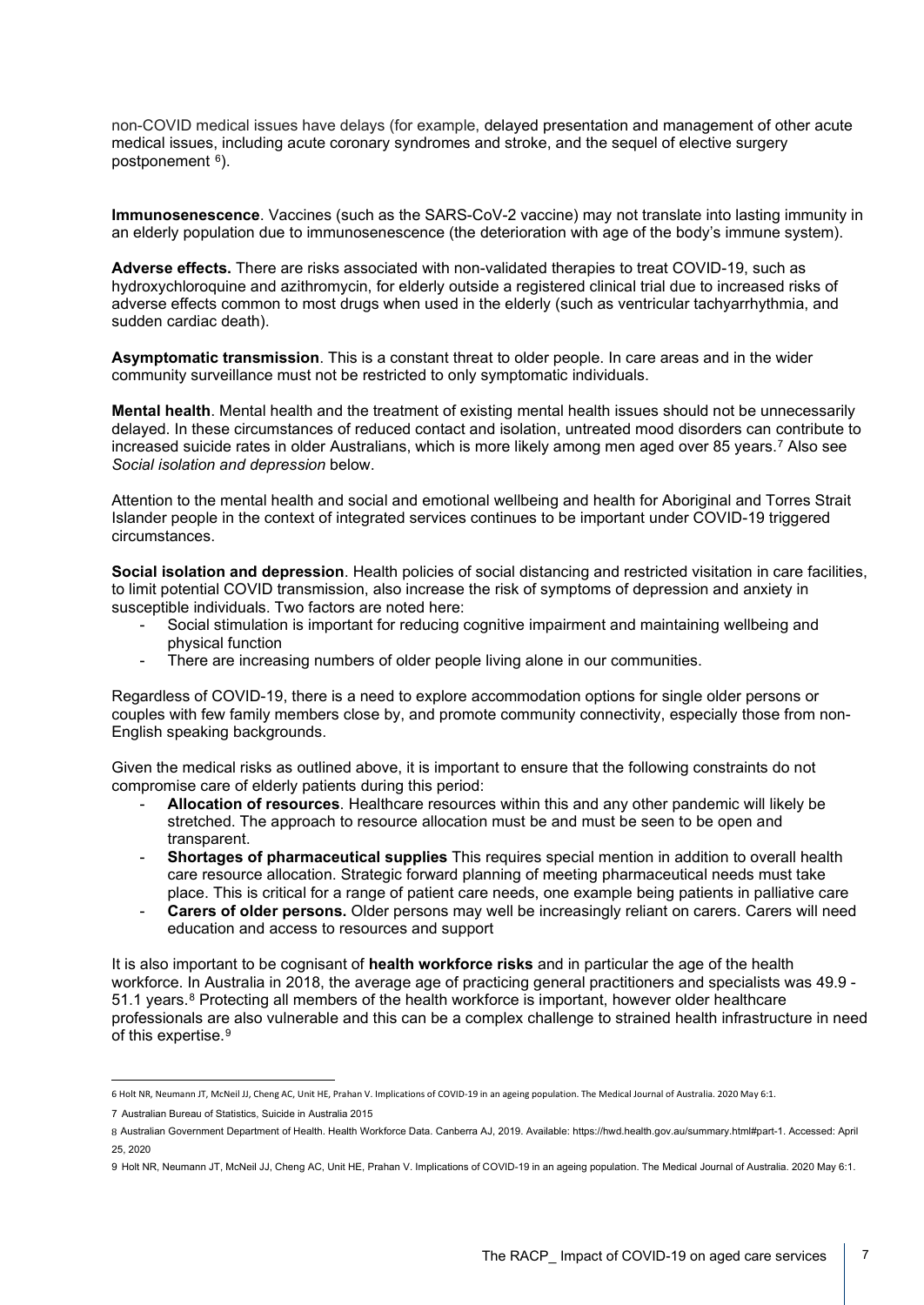Some important steps actions have been undertaken during COVID 19 to address this such as the option to use telehealth consultations. For older persons at risk it is essential that accessibility to timely care and the capacity for clinical decision making is not obstructed by avoidable barriers. For example, shortages of trained healthcare workers can result from pandemic workload, illness, isolation and quarantine. We draw particular attention to palliative medicine in this context.

## **Key issues**

### **1. Safety and healthcare in Residential Aged Care Facilities (RACFs)**

Residents in RACFs are in a reliant and somewhat dependent position and must place their trust in management. Residents should be regarded as members of the community for whom healthcare must be equitable and accessible.

RACF residents are at high risk of serious illness and death from COVID-19. It is therefore critical that RACFs meet Communicable Diseases Network Australia [national guidelines](https://www.health.gov.au/sites/default/files/documents/2020/06/coronavirus-covid-19-guidelines-for-outbreaks-in-residential-care-facilities.pdf) for public health authorities, residential care services, health care workers and carers to manage COVID-19 outbreaks. The service providers must be prepared, respond rapidly and intervene early to CODID-19 response. These facilities must be supported by the Public Health Units and the relevant state or territory Department of Health.

| <b>Issue</b>                        | <b>Problem</b>                                                                                                                                                                                                                                                                                                                                                                                                                                                                                                                                                                                                                                                                                                                                                                                                                                                                                                                                                                                                                               | <b>Action needed</b>                                                                                                                                                                                                                                                                                                 |
|-------------------------------------|----------------------------------------------------------------------------------------------------------------------------------------------------------------------------------------------------------------------------------------------------------------------------------------------------------------------------------------------------------------------------------------------------------------------------------------------------------------------------------------------------------------------------------------------------------------------------------------------------------------------------------------------------------------------------------------------------------------------------------------------------------------------------------------------------------------------------------------------------------------------------------------------------------------------------------------------------------------------------------------------------------------------------------------------|----------------------------------------------------------------------------------------------------------------------------------------------------------------------------------------------------------------------------------------------------------------------------------------------------------------------|
| <b>Essential</b><br><b>Supplies</b> | Overcoming inadequate supplies of Protective Personal<br>Equipment (PPE).<br>This has been an ongoing concern, for all health care<br>provider staff in RACFs and the recommendation here<br>pertains to both now and post pandemic.                                                                                                                                                                                                                                                                                                                                                                                                                                                                                                                                                                                                                                                                                                                                                                                                         | RACFs to maintain an<br>appropriate stockpile of<br>PPE supplies for aged care<br>facilities at all times (and<br>not only during declared<br>pandemics.                                                                                                                                                             |
| <b>Physical space</b>               | The layout of facilities may pose their own issues for                                                                                                                                                                                                                                                                                                                                                                                                                                                                                                                                                                                                                                                                                                                                                                                                                                                                                                                                                                                       | Prepare additional                                                                                                                                                                                                                                                                                                   |
| for patients and                    | contained treatment.                                                                                                                                                                                                                                                                                                                                                                                                                                                                                                                                                                                                                                                                                                                                                                                                                                                                                                                                                                                                                         | equipped units, with PPE,                                                                                                                                                                                                                                                                                            |
| <b>Infection control</b>            | There is a shortage of patient care space should there<br>be a further outbreak, such that physicians consider<br>existing facilities will not cope. Additional facilities are<br>needed that are designed and equipped to:<br>Contain the spread of outbreaks in facilities<br>Provide appropriate physical distancing and support,<br>٠<br>infection control practices at all times<br>Protect existing facilities from collapse<br>$\bullet$<br>Provide high quality palliative care<br>٠<br>Facilitate family presence (e.g. where patients are<br>٠<br>dying) subject to appropriate planning and infection<br>controls<br>Such additional units preserve the rights of other<br>residents not to be exposed to contamination risks;<br>respond to patients with an advanced care directive<br>stipulating they do not wish to go to hospital; and for<br>those in a final illness stage, should be in a position to<br>include a family presence (as appropriate and with due<br>regard for PPE, infection control and trained staff). | oxygen and access to<br>palliative care<br>medications.<br>All RACFs should have in-<br>house (or access to)<br>infection control expertise,<br>and comprehensive<br>outbreak management<br>plans in place.<br>Recommend that an<br>infection prevention control<br>practice be established in<br>RACF <sub>s.</sub> |

In the table below, the nature of the concerning issues experienced by physicians is described, and remedial action is proposed.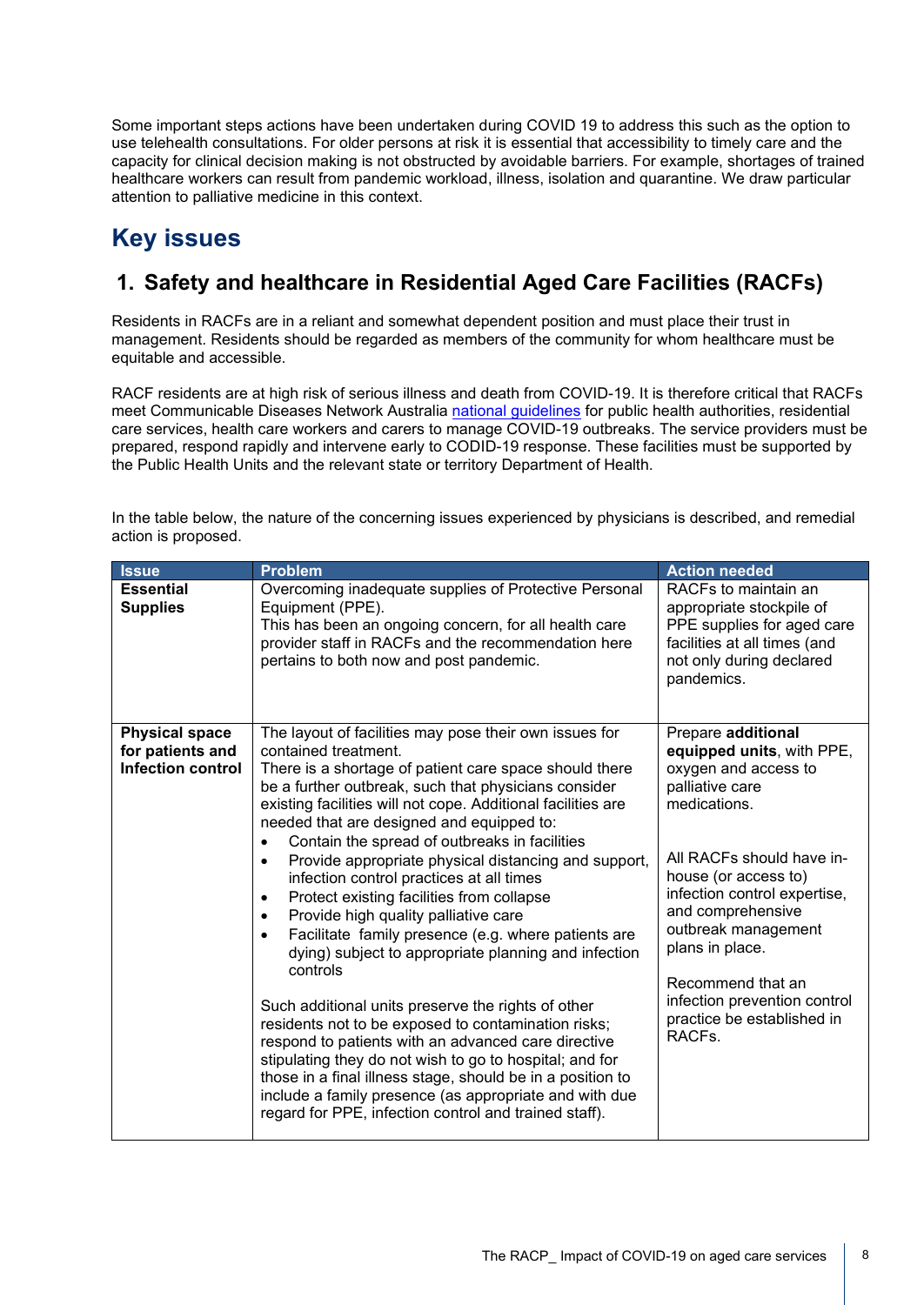|                   | An infection prevention control response practice should<br>be in place in RACFs given that residents are at high<br>risk of serious illness and death from COVID-19. |                                                  |
|-------------------|-----------------------------------------------------------------------------------------------------------------------------------------------------------------------|--------------------------------------------------|
|                   |                                                                                                                                                                       |                                                  |
| <b>Sites for</b>  | An absence of guidance on whether COVID-19 positive                                                                                                                   | The Department of Health                         |
| managing          | patients should ideally be managed in the RACF or in                                                                                                                  | to provide specific agreed                       |
| positive patients | hospital was experienced.                                                                                                                                             | advice on this direct to                         |
|                   |                                                                                                                                                                       | RACF <sub>s</sub> .                              |
|                   | RACFs had a low capability of physically cohorting (i.e.                                                                                                              | Designated patient spaces                        |
|                   | grouping people who may have been exposed to                                                                                                                          | must be determined and the                       |
|                   | COVID-19) potential COVID-19 residents in RACFs after                                                                                                                 | agreed approach                                  |
|                   | hospital discharge.                                                                                                                                                   | communicated to the health<br>workforce.         |
|                   | Any structural renovation, reconstruction or expansion of                                                                                                             | Site planning and building                       |
|                   | RACF facilities should address the need for optimum                                                                                                                   | changes must address the                         |
|                   | infection control as a priority.                                                                                                                                      | need for infection control.                      |
|                   |                                                                                                                                                                       |                                                  |
| Testing, that     | Containing the potential for any spread through staff.                                                                                                                | Consistent and inclusive                         |
| must include      |                                                                                                                                                                       | testing of the RACF                              |
| potentially       | Asymptomatic staff or minimally symptomatic staff                                                                                                                     | workforce.                                       |
| asymptomatic      | working with patients before being diagnosed present a                                                                                                                | If any patient or staff tests                    |
| staff             | risk.                                                                                                                                                                 | positive for COVID-19 then                       |
|                   |                                                                                                                                                                       | immediately test all                             |
|                   |                                                                                                                                                                       | remaining staff and                              |
|                   |                                                                                                                                                                       | residents.                                       |
| <b>Workforce</b>  | Current staffing levels in RACFs need to be addressed.                                                                                                                | Review, resource and                             |
|                   | This is not a new issue but this kind of pandemic                                                                                                                     | improve staffing levels in<br>RACFs.             |
|                   | triggered strain must be mitigated against.                                                                                                                           |                                                  |
|                   | Maintaining some level of consistency in staffing at the                                                                                                              | A register created and a                         |
|                   | level of RACF coordinator or middle management to                                                                                                                     | funding bank (we                                 |
|                   | ensure clear lines of communication is essential.                                                                                                                     | understand this may be                           |
|                   |                                                                                                                                                                       | underway).                                       |
|                   | The need for a resident doctor in the RACFs in the event                                                                                                              |                                                  |
|                   | of an outbreak was highlighted when most of the                                                                                                                       | Consider the value and                           |
|                   | coordination with outreach teams and the Public Health                                                                                                                | convenience of a resident                        |
|                   | Unit (PHU) was described as being done through the                                                                                                                    | doctor in RACFs.                                 |
|                   | resident doctor.                                                                                                                                                      |                                                  |
|                   |                                                                                                                                                                       | Organise for supplementary                       |
|                   | Insufficient staff with the added workload, compounded                                                                                                                | staffing to deal with the                        |
|                   | by shortages because of those that had to isolate.                                                                                                                    | added workload plus<br>shortages from those that |
|                   |                                                                                                                                                                       | were in isolation.                               |
|                   | Care was needed to respond to for the risks to the aged<br>care workforce, not just infectious disease risks, but also                                                |                                                  |
|                   | to the potential stress from:                                                                                                                                         | Sensitive management of                          |
|                   | Caring for affected residents, sometimes seeing                                                                                                                       | staff, education on risks of                     |
|                   | them die                                                                                                                                                              | debilitating stress, allow for                   |
|                   | The risk of infection to themselves and their families<br>$\bullet$                                                                                                   | better rostering practices.                      |
|                   | Exposure to abuse from families restricted from<br>٠                                                                                                                  |                                                  |
|                   | seeing their elderly family members.                                                                                                                                  |                                                  |
|                   |                                                                                                                                                                       | Consider and address                             |
|                   | Residents and staff were impacted by some risks to their                                                                                                              | working conditions that                          |
|                   | safety with regard to working practices. There can be                                                                                                                 | place residents and staff at                     |
|                   | unintended consequences from pre-COVID-19 rostering                                                                                                                   | risk.                                            |
|                   | practices that contribute to incentives for staff, especially                                                                                                         |                                                  |
|                   | casual staff who may work at multiple facilities, to                                                                                                                  |                                                  |
|                   | continue working. This warrants attention by RACFs so<br>that the safety of all, both residents and staff is                                                          |                                                  |
|                   | optimised.                                                                                                                                                            |                                                  |
|                   |                                                                                                                                                                       |                                                  |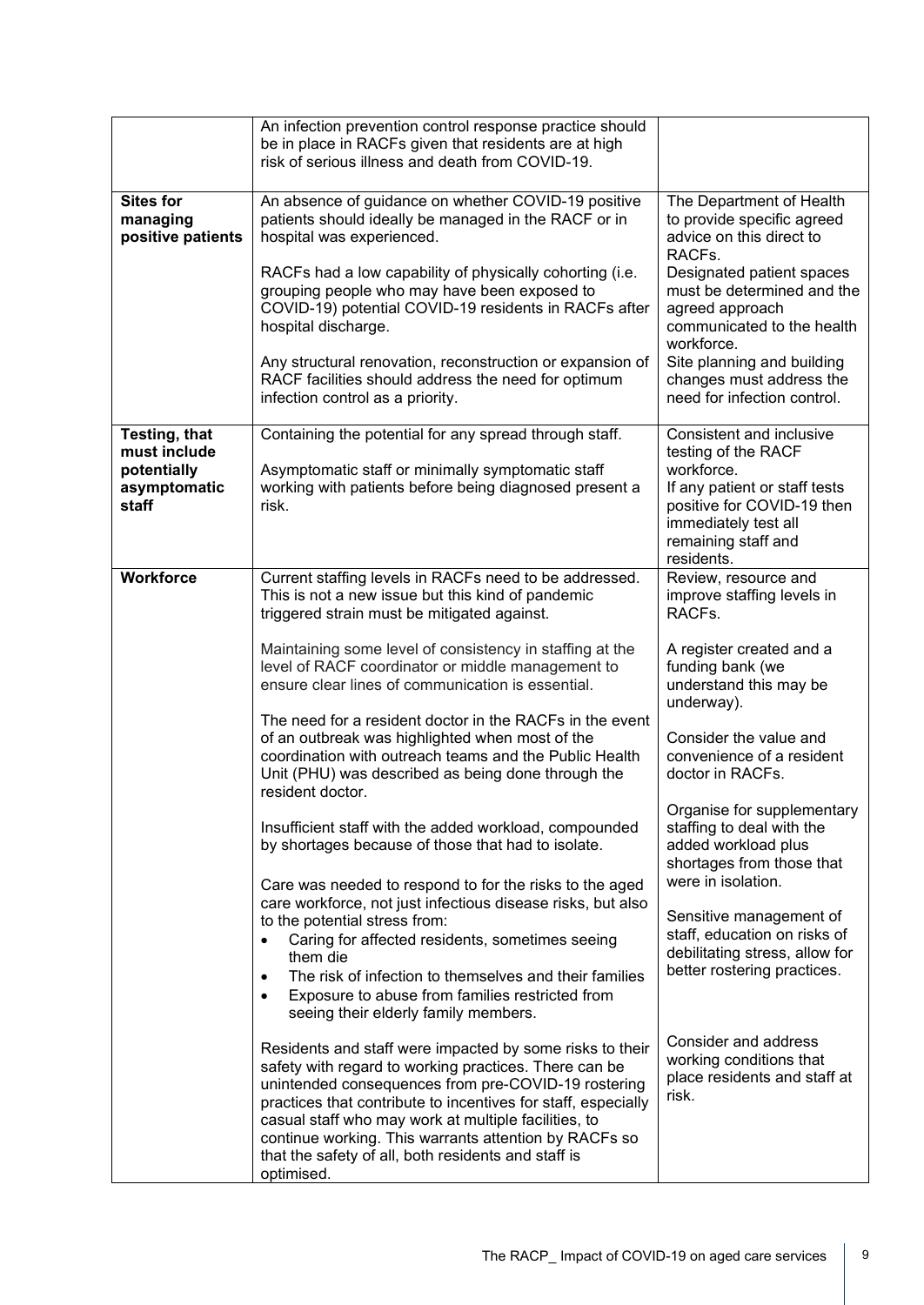| <b>Training of staff</b>      | In RACFs the training of staff was variable and could be<br>limited when it came to:<br>The correct use of PPE<br>$\bullet$<br>Swabbing<br>$\bullet$<br>Infection control practices<br>$\bullet$<br>Looking after a patient in isolation<br>$\bullet$<br>Managing meals and other activities in group and<br>shared areas.<br>There were times when staff who had been trained in<br>telehealth were not at work or ceased work (tested<br>positive, other commitments, feared exposure, resigned,<br>otherwise ill etc) and there were temporary staff on site<br>who had not been trained in PPE or outbreak<br>management.                                                                                                    | Access of staff to training,<br>or on the job designated<br>mentorship, including<br>incoming 'replacement or<br>supplementary' staff. |
|-------------------------------|----------------------------------------------------------------------------------------------------------------------------------------------------------------------------------------------------------------------------------------------------------------------------------------------------------------------------------------------------------------------------------------------------------------------------------------------------------------------------------------------------------------------------------------------------------------------------------------------------------------------------------------------------------------------------------------------------------------------------------|----------------------------------------------------------------------------------------------------------------------------------------|
| <b>Protocols</b>              | There was a clear need for single sources of critical<br>information:<br>Clearer guidance on RACF outbreak/ pandemic<br>$\bullet$<br>management that also outlines cohorting, quick                                                                                                                                                                                                                                                                                                                                                                                                                                                                                                                                              | Develop RACF outbreak/<br>pandemic management<br>guidelines.                                                                           |
|                               | training of redeployed staff, and a handover manual<br>to ensure continuity of care despite an outbreak.<br>Robust pandemic/ outbreak plans for RACFs and<br>$\bullet$<br>LHDs, in collaboration with the Public Health Units<br>(PHUs) are needed, with options for deploying<br>experienced medical and nursing staff as required<br>e.g. RACF working parties have been developed in<br>some LHDs with regular meetings with the local<br>RACFs and clinicians able to update on changes to<br>guidelines and provide assistance in a timely<br>fashion.<br>There was no single authoritative source of<br>$\bullet$<br>information where there are delays in information<br>flow from senior levels of corporate management. | Prepare pandemic/<br>outbreak plans that allow<br>for deploying experienced<br>medical and nursing staff as<br>required.               |
|                               | Low agility in transitioning to an infection control<br>environment and varied response measures was a<br>problem because it can lead to:<br>Ad hoc operationalisation of infection control<br>measures.<br>High variability in cordon sanitaire measures e.g.<br>٠<br>from some centres excluding all people (as well as<br>healthcare workers) to allowing some visitors and<br>healthcare workers.<br>Risk of transmission of disease through shared<br>$\bullet$<br>communal spaces.                                                                                                                                                                                                                                         | This can be addressed by<br>standard operating<br>procedures and awareness<br>of source documents.                                     |
| <b>Risk</b><br>assessment and | Delays in healthcare in RACFs risk condition<br>exacerbations, increase pressure on staff and heighten                                                                                                                                                                                                                                                                                                                                                                                                                                                                                                                                                                                                                           | Minimise delays in<br>healthcare.                                                                                                      |
| treatment                     | any resident/patient frailty. There are a range of reasons<br>for less than timely care noted in this submission.                                                                                                                                                                                                                                                                                                                                                                                                                                                                                                                                                                                                                |                                                                                                                                        |
|                               | Models of care in RACFs should include physician<br>assessment in person or remotely. Patients in these<br>facilities are sometimes visited by geriatricians, but<br>many require management by other specialists due to<br>co-morbidities or precautionary measures, e.g.<br>rheumatologists and neurologists and this requires                                                                                                                                                                                                                                                                                                                                                                                                 | Improve access to<br>physician care including<br>special provisions such as<br>telehealth, and system<br>support for physician to      |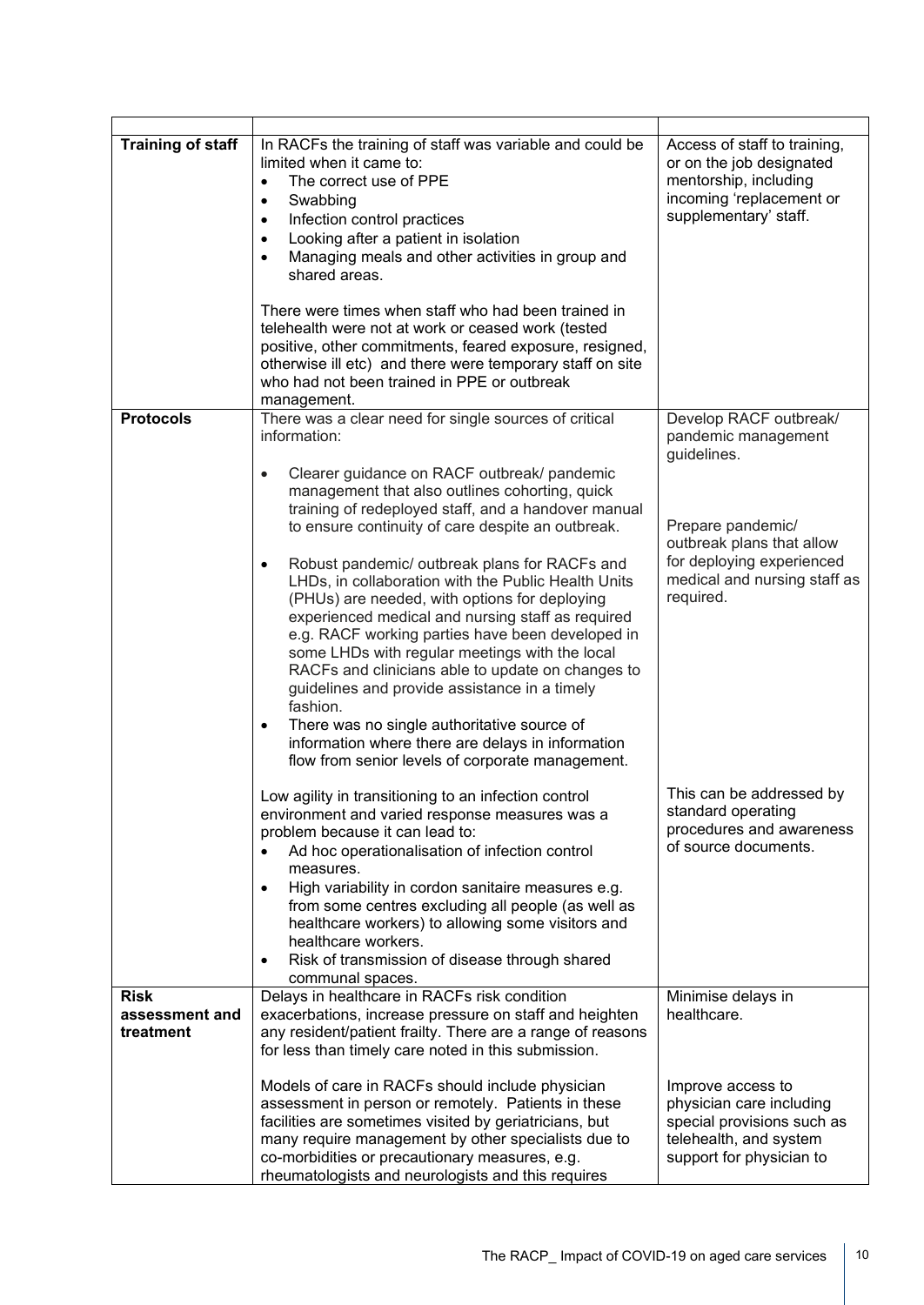|                                                                                        | family arranging a visit which can be very challenging if<br>there is considerable disability. This may require<br>considerable time off work.                                                                                                                                                                                                                                                                                                                                                                                                                                                                               | physician conferring for<br>rapid decision-making.                                                                                                                                                                                                                                                                                                                                                                               |
|----------------------------------------------------------------------------------------|------------------------------------------------------------------------------------------------------------------------------------------------------------------------------------------------------------------------------------------------------------------------------------------------------------------------------------------------------------------------------------------------------------------------------------------------------------------------------------------------------------------------------------------------------------------------------------------------------------------------------|----------------------------------------------------------------------------------------------------------------------------------------------------------------------------------------------------------------------------------------------------------------------------------------------------------------------------------------------------------------------------------------------------------------------------------|
| <b>Standard of</b><br>medical and<br>therapeutic care                                  | Ensuring the highest standards of medical and<br>therapeutic care are able to be maintained in residential<br>and home aged care.                                                                                                                                                                                                                                                                                                                                                                                                                                                                                            | Clinical expertise involved<br>in pre-planning protocols.                                                                                                                                                                                                                                                                                                                                                                        |
| <b>Isolation and</b><br>impact in cases<br>of less robust<br>health and well-<br>being | Some people with suspected Covid-19 and placed in<br>isolation, have had limited means of communicating with<br>staff. Physicians have heard complaints of feeling<br>abandoned.<br>Balancing the need for safe socialisation is important in<br>RACFs and must not be overlooked:                                                                                                                                                                                                                                                                                                                                           | Stronger action or directives<br>are needed from Federal<br><b>Health Ministry to RACFs</b><br>on issues such as<br>isolation, admission, and<br>visitor restrictions.                                                                                                                                                                                                                                                           |
|                                                                                        | Many elderly people have experienced isolation with<br>$\bullet$<br>little contact.<br>Being confined to rooms for extended periods during<br>$\bullet$<br>the pandemic can lead to deconditioning.<br>The restrictions on relatives to RACF may have<br>$\bullet$<br>resulted in poor physical (dehydration, undetected<br>infections) and mental health outcomes, as relatives<br>often help feed the residents, monitor signs and<br>symptoms and provide emotional support.<br>Staff have avoided interactions with residents until<br>$\bullet$<br>their COVID-19 swabs were cleared.                                   | The goal is to reach a<br>balance between COVID-19<br>restrictions and allowing<br>access of patients to family<br>and care that is measured<br>by actual COVID-19 cases<br>or presence of an<br>outbreak.                                                                                                                                                                                                                       |
| <b>Palliative</b><br>medicine                                                          | The accessibility of Palliative Care services to people in<br>RACF's can be improved. Residents of RACFs have a<br>right to access specialist palliative care when they need<br>it.<br>In particular 10<br>Prompt communications providing updates and<br>٠<br>responses to queries in times of visitor restrictions is<br>essential.<br>During the COVID-19 pandemic, a resultant<br>$\bullet$<br>shortage in the supply of palliative care medications<br>must be anticipated.<br>Clinicians may need guidance regarding alternative<br>$\bullet$<br>medications and routes of administration in service<br>organisations. | <b>Education for RACF staff</b><br>AND support for<br><b>Community Palliative Care</b><br>Services to provide an<br>equitable level of care for<br>RACF residents is crucial.<br>Mitigate against shortages<br>in standard delivery<br>regimes of conventional<br>first-line palliative care<br>medications (e.g. morphine,<br>midazolam). Alternative<br>medication guidelines to be<br>developed in the event of<br>shortages. |
|                                                                                        | Shortages of trained Healthcare Workers (HCW) can<br>result from pandemic workload, illness, isolation and<br>quarantine. There is an urgent need to train and<br>empower non-palliative care health professionals to<br>effectively deliver palliative care. Education and<br>resources to support appropriate prescribing and<br>administration of palliative care medications will be<br>critical.                                                                                                                                                                                                                        | This is particularly important<br>during COVID-19 situation<br>where movement of people<br>between RACF and acute<br>hospital may be<br>discouraged.<br>Train non-palliative care<br>health professionals to<br>effectively deliver palliative<br>care to counter likely<br>shortages.                                                                                                                                           |

<span id="page-10-0"></span><sup>10</sup> [http://www.anzspm.org.au/c/anzspm?a=da&did=1005077&pid=1587788101;](http://www.anzspm.org.au/c/anzspm?a=da&did=1005077&pid=1587788101) [Essential PEOLC in the COVID-19 pandemic](http://www.anzspm.org.au/c/anzspm?a=sendfile&ft=p&fid=1590048331&sid=)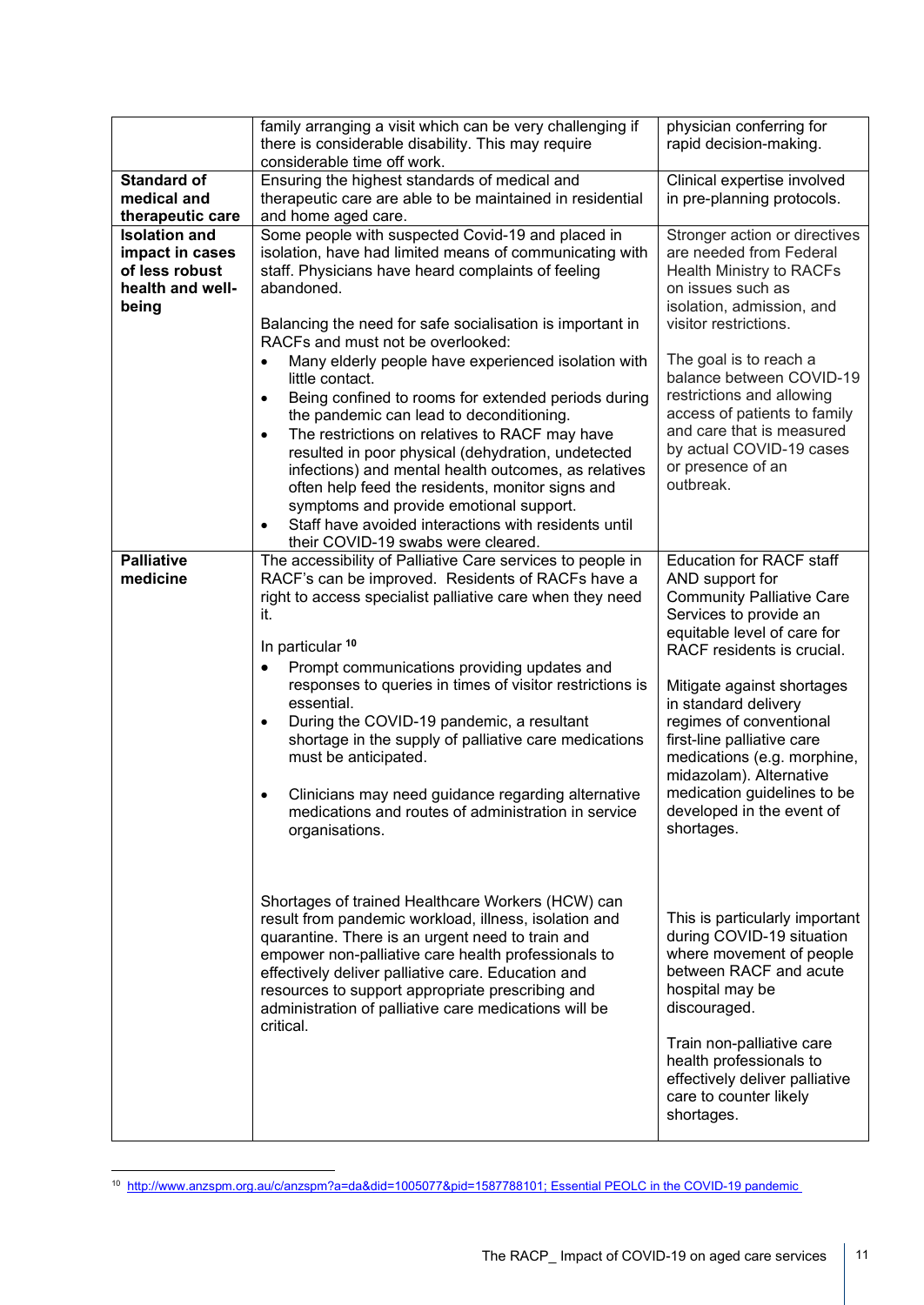|                        | Carers have been critical in this context. Education and   | As early as possible assure |
|------------------------|------------------------------------------------------------|-----------------------------|
|                        | resources for these carers is necessary to support their   | carers with resources and   |
|                        | provision of care.                                         | guidance.                   |
| <b>Culturally</b>      | Responsiveness and sensitivity to culturally appropriate   | All RACFs should be         |
| appropriate care       | care needs for Aboriginal and Torres Strait Islander       | prepared for providing      |
| for Aboriginal         | people in consultation with local communities is           | culturally appropriate care |
| and Torres             | essential for older people and it is important health care | for Aboriginal and Torres   |
| <b>Strait Islander</b> | providers are both reminded of this and are able to        | Strait Islander people in   |
| people                 | implement it.                                              | consultation with local     |
|                        |                                                            | communities.                |
|                        |                                                            |                             |

#### **Frontline experience of Physicians: points of note**

Further to the above issues, the RACP includes the following observations, adding to the points made in the above table:

There is inadequate experienced staffing in RACFs to manage a surge in activity from an outbreak, requiring deployment of staff from the LHDs unfamiliar with RACF processes.

Pandemic plans are not robust enough, for example, there is inadequate guidance on the cohorting of positive residents COVID-19 or those that are suspect.

The need for improved communication channels and clear points of contact between clinical providers (RACFs,) and public health units and the Department of Health (for example, there was uncertainty on how RACFs, local doctors or outreach services could contact public health units).

There is poor awareness of existing geriatric outreach services that could have assisted earlier in outbreak management.

Linkages and relationships between infection prevention teams (such as are at hospitals), any existing local public health units), pathology/ microbiology providers and RACFs can be significantly improved, according to our member experience. Stronger linkages would support better responses for symptomatic or positive patients in RACFs.

Some RACFs successfully contained the virus to one or two residents and prevented an outbreak, however, this good work was not disseminated and made known in media reports, which might have helped others.

There was discord between hospital and RACF policies on admission and re-admission policies. For example, hospitals could not transfer back residents or admit new patients to RACFs due to their strict COVID-19 requirements. RACFs required COVID-19 swabs on admission or transfer back but these were not consistent with ministerial directives on appropriate swabbing. Under the circumstances, a letter from LHDs still did not convince the private RACFs to take patients back.

RACFs significantly restricted visits. This measure, although understandable, in effect prevented the families of new admissions from reviewing RACFs before transfer. A significant number of new admissions were delayed then because families refused to permit transfer without access or visiting capacity. This decision was made by individual RACFs.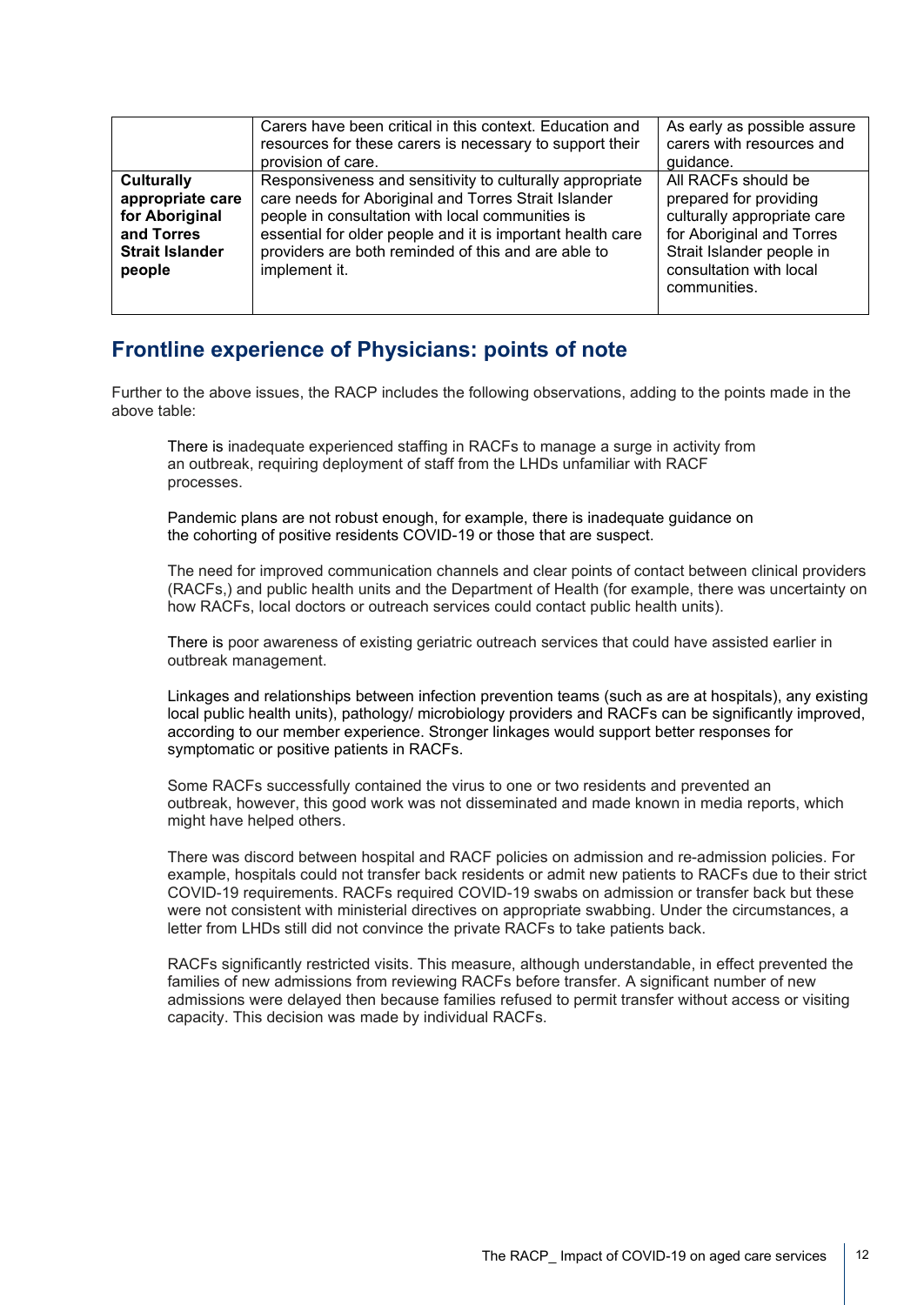### **2. Hospital and community care**

Aged care ideally should be characterised by competent, expert decisions able to be made about diagnosis, treatment priorities using current information and informing all those involved. A fragmented health system is a risk to vulnerable older persons in a pandemic.

Although there was considerable media focus on RACFs, community based older persons were also experiencing restricted community services and difficulties in accessing community and/or healthcare services. These needs should not be overlooked.

| <b>Issue</b>                                                        | <b>Problem</b>                                                                                                                                                                                                                                                                                                                                                                                                                                                                                                                                                                              | <b>Action needed</b>                                                                                                                                                                                                                                                                                                                                                    |
|---------------------------------------------------------------------|---------------------------------------------------------------------------------------------------------------------------------------------------------------------------------------------------------------------------------------------------------------------------------------------------------------------------------------------------------------------------------------------------------------------------------------------------------------------------------------------------------------------------------------------------------------------------------------------|-------------------------------------------------------------------------------------------------------------------------------------------------------------------------------------------------------------------------------------------------------------------------------------------------------------------------------------------------------------------------|
| <b>Access to timely</b><br>expert advice                            | Non-contact technology <sup>11</sup> has not become an upscaled,<br>embedded part of the health care system infrastructure<br>in ways that might maximise the benefits to older<br>persons.                                                                                                                                                                                                                                                                                                                                                                                                 | The DoH should review<br>ways to improve non-<br>contact technology<br>accessibility to older<br>persons (e.g. tuition,<br>subsidised equipment etc)                                                                                                                                                                                                                    |
| Pathology                                                           | Usual models of care such as visiting GPs and mobile<br>pathology collectors who would normally conduct swabs<br>and imaging were disrupted or completely<br>unavailable in some cases, due to COVID-19<br>restrictions.                                                                                                                                                                                                                                                                                                                                                                    | Make forward alternative<br>provisions for critical<br>disruptions to services such<br>as pathology collections<br>and imaging.                                                                                                                                                                                                                                         |
| <b>Hospital</b><br>admissions and<br>transfers from<br><b>RACFs</b> | Reducing avoidable admissions, for non-COVID related<br>reasons, where possible is important for this vulnerable<br>population. This can be done through more integrated<br>care models, communications infrastructure and fewer<br>prohibitions for care sharing across health care sectors,<br>e.g. physicians able to be located in ambulatory care<br>settings.<br>There is a need for a clear protocol for transfer from<br>RACFs to hospitals of suspected COVID19 cases.<br>There should be testing of those transferred from<br>hospitals to residential aged care facility (RACF). | Commence introducing<br>chronic complex care<br>models in the community<br>that connect specialist and<br>GP care.<br>Prepare protocols or<br>standard operating<br>procedures for transfer from<br>RACF to hospitals of<br>suspected COVID19 cases.<br>Standards need to state<br>COVID 19 testing is<br>required of persons<br>transferred from hospital to<br>RACFs. |
| Home care<br>support                                                | Home care support is critical to:<br>Hospital avoidance<br>$\bullet$<br>Containing health system costs<br>$\bullet$<br>Circumventing illness escalation or exacerbation<br>$\bullet$<br>Avoiding admissions to aged care facilities that are<br>$\bullet$<br>already under strain avoidance, especially for older,<br>disabled and frail persons.<br>The current wait time is far too long.                                                                                                                                                                                                 | Home care support needs<br>to be comprehensive,<br>coordinated, timely, and<br>coordinated by the ACAT<br>system.<br>The causes of long wait<br>times must be closely<br>examined because demand<br>is not expected to decrease<br>in the near future.                                                                                                                  |

<span id="page-12-0"></span><sup>11</sup> This refers to technology which can facilitate patient-clinician interaction without face to face contact and includes but is not necessarily limited to various forms of telehealth technologies.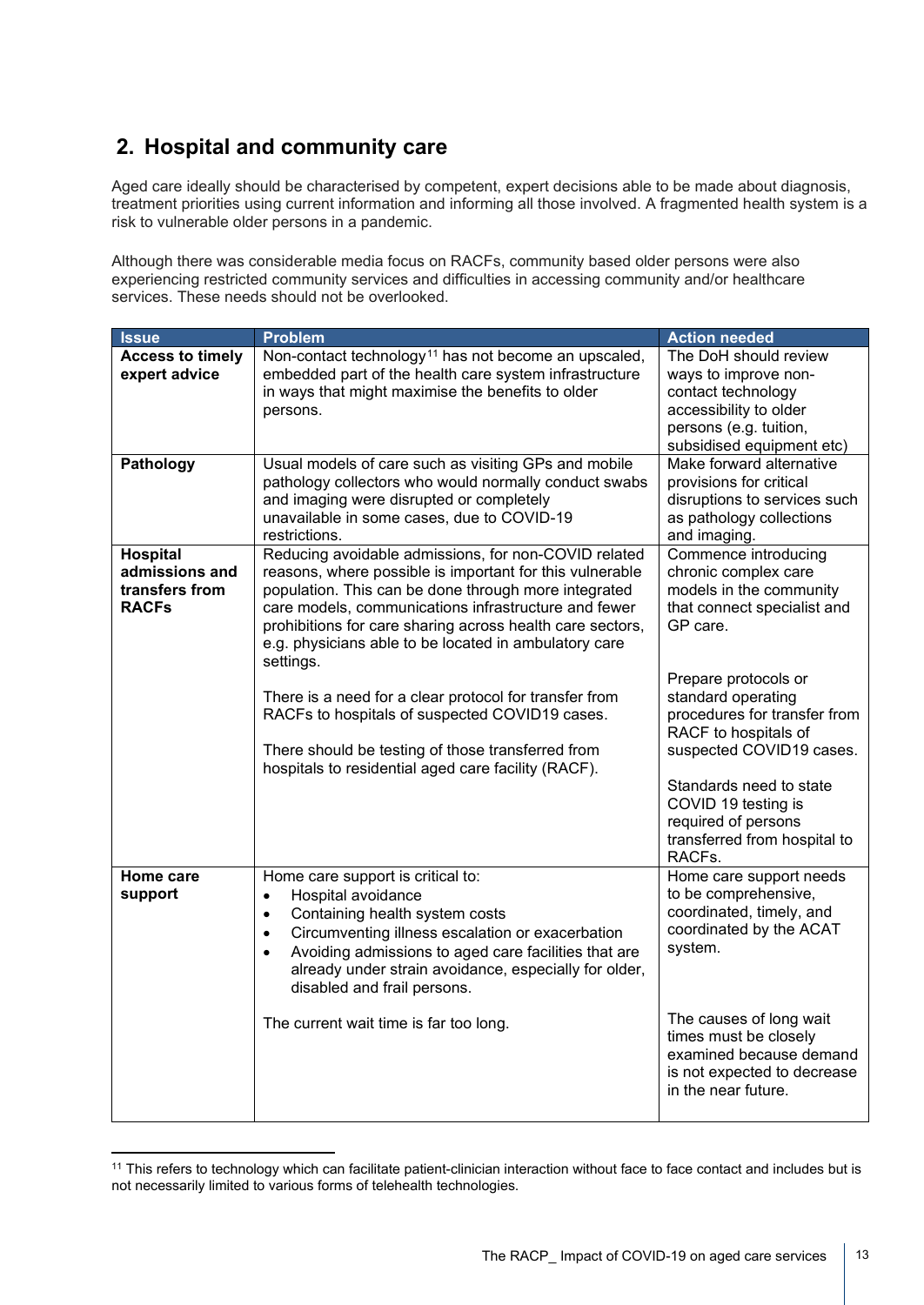|                                                                                                               | During COVID-19 we understand there has been<br>varying provider willingness to attend client homes to<br>provide services.<br>There were significant reductions in home care<br>assistance further isolating aged care<br>clients.                                                                                                                                                                                                                                              | Develop provider<br>awareness, standard<br>guidelines for protective<br>service delivery and training<br>videos to overcome<br>reduced service provision in<br>times of need. This could<br>be a requirement of being a<br>registered supplier.                                                                                                       |
|---------------------------------------------------------------------------------------------------------------|----------------------------------------------------------------------------------------------------------------------------------------------------------------------------------------------------------------------------------------------------------------------------------------------------------------------------------------------------------------------------------------------------------------------------------------------------------------------------------|-------------------------------------------------------------------------------------------------------------------------------------------------------------------------------------------------------------------------------------------------------------------------------------------------------------------------------------------------------|
| Incentivising<br>health care<br>professionals to<br>provide services<br>to rural and<br>remote<br>communities | In rural and remote areas older persons and their carers<br>have less equitable access to needed health care and<br>advice.<br>Delays in healthcare increases the risk of condition<br>exacerbations and places more pressure on carers and<br>their health and well-being, and risk of frailty to both<br>patient and carer.                                                                                                                                                    | Put in place workforce<br>incentives and maintain<br>new MBS telehealth items.<br>There could also be a<br>temporary pandemic roster<br>plan.<br>Telehealth items should be<br>maintained because of the<br>risk of further outbreaks of<br>COVID and high impact<br>viruses, and because of the<br>other benefits identified of<br>expanding access. |
| <b>Bolstering and</b><br>maintaining<br>proactive,<br>preventative and<br>restorative care                    | The assessment, management and documentation of<br>older persons needs, irrespective of point of care (such<br>as impairments and experience of pain, pharmaceutical<br>oversight), and including systemic protections for the<br>vulnerable can assist in offsetting exposure to risk<br>during a pandemic.<br>Patients need to have clear linked pathways for care<br>continuity.                                                                                              | Reinforce the essential<br>nature of the clear<br>documentation of older<br>persons needs in treatment<br>plans and records,<br>irrespective of point of care,<br>for ready reference in times<br>of need.<br>Health services (Primary<br>Health Networks and Local<br>Hospital Networks) should                                                      |
|                                                                                                               |                                                                                                                                                                                                                                                                                                                                                                                                                                                                                  | have clear linked care<br>pathways.                                                                                                                                                                                                                                                                                                                   |
| <b>Communications</b><br>between health<br>professionals<br>across health<br>sectors                          | Poor lines of communication were experienced between<br>PHNs, LHDs and care facilities especially when staffing<br>changed due to usual managers also being quarantined.<br>The pressing need to establish purpose designed<br>models and pathways of care that engage appropriately<br>skilled teams (where teamwork is of benefit) or connect<br>health professionals, that are able to communicate from<br>different locations or portals has been experienced once<br>again. | Communications across<br>health units and sectors<br>must be improved.<br>Introduce as soon as<br>practical more connected<br>models of care ahead of<br>crisis situations.                                                                                                                                                                           |
|                                                                                                               | A major issue during the pandemic, has been the need<br>for a more holistic approach to health. Staff have<br>attended to physical needs, but have often been too<br>busy to manage disconnection and loneliness while<br>family and friends have not been able to visit.<br>Our information suggests that many residents did not<br>receive proactive support to communicate with loved<br>ones by phone or other remote technology.                                            | Aged Care facilities would<br>benefit from a holistic<br>model that includes all<br>aspects of health, including<br>quality of life issues such as<br>recognising communication<br>issues related to deafness<br>and language, assistance<br>with communication outside<br>of the facility with family.                                               |
|                                                                                                               |                                                                                                                                                                                                                                                                                                                                                                                                                                                                                  | Outreach programs<br>involving physicians                                                                                                                                                                                                                                                                                                             |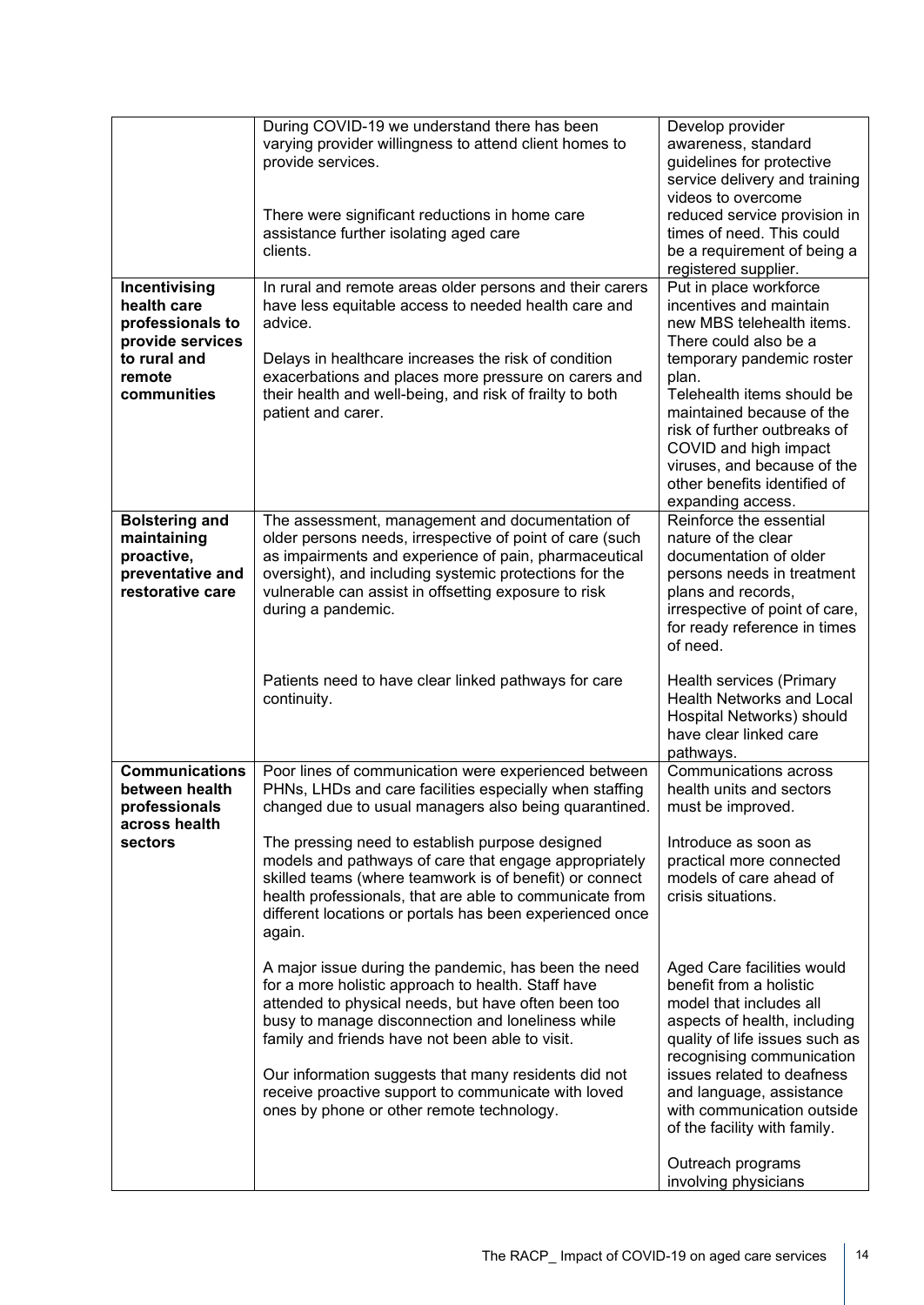|                                                                                                                    |                                                                                                                                                                                                                                                                                                                                                                                                                                                          | prepared to visit rural<br>communities and work with<br>nurse practitioners could be<br>developed.                                                                            |
|--------------------------------------------------------------------------------------------------------------------|----------------------------------------------------------------------------------------------------------------------------------------------------------------------------------------------------------------------------------------------------------------------------------------------------------------------------------------------------------------------------------------------------------------------------------------------------------|-------------------------------------------------------------------------------------------------------------------------------------------------------------------------------|
| <b>Improve</b><br>continuum of<br>care                                                                             | Barriers to information flow were experienced during<br>COVID 19. The electronic patient record in principle can<br>assist with the sharing of medical records and<br>avoidance of fragmentation.                                                                                                                                                                                                                                                        | Infrastructure to support<br>connectivity across<br>organisations and health<br>care sectors is imperative).                                                                  |
| <b>Advance care</b><br>planning (ACP)                                                                              | Advance care planning and directives (ACP/ACDs) have<br>not been promoted enough. Proactive management and<br>Advance Care Planning (ACP) have never been more<br>important. This needed more recognition according to<br>some members.<br>A system for ensuring that ACP's are accessible to                                                                                                                                                            | The importance of Advance<br>Care Planning (ACP) must<br>be communicated.<br>Sensitively promote the<br>need for advanced care<br>planning.                                   |
|                                                                                                                    | acute hospitals when a patient is transferred would be<br>extremely valuable. This might take the form of a central<br>registry as currently being investigated by the Australian<br>Digital Health Agency <sup>12</sup> .                                                                                                                                                                                                                               | Acute hospitals must have<br>access to ACPs - a central<br>registry may be useful.                                                                                            |
|                                                                                                                    | Example case situation: a person arriving at an<br>Emergency Department in acute distress needs prompt<br>treatment. Without almost immediate access to the<br>content of an ACD, staff may have little option but to<br>default to treatment.                                                                                                                                                                                                           |                                                                                                                                                                               |
| <b>High risk groups</b><br>including<br>dementia care<br><b>And medications</b><br>that pose risks<br>of infection | Special attention must be given to:<br>Indigenous people with respiratory disease and<br>$\bullet$<br>respiratory infections<br>People with disabilities, including intellectual<br>$\bullet$<br>disabilities have special vulnerabilities to COVID<br>and other respiratory infections.                                                                                                                                                                 | Draw attention to care risks<br>associated with identifiable<br>populations such as those<br>with dementia, Indigenous<br>people with respiratory<br>disease $13$ and others. |
|                                                                                                                    | Dementia care: sufficient recognition is needed that<br>some medications can increase risk of infection or<br>worsen prognosis (for example psychotropic drugs for<br>Behavioural and Psychological Symptoms of Dementia<br>(BPSD).                                                                                                                                                                                                                      | Promote awareness that<br>some medications have<br>risks in a pandemic<br>situation such as an<br>increased risk of infection.                                                |
|                                                                                                                    |                                                                                                                                                                                                                                                                                                                                                                                                                                                          | Implement processes for<br>the assessment and<br>management of dementia in<br>the community.                                                                                  |
|                                                                                                                    | The assessment and management of dementia in the<br>community remains a problem. At present neither level<br>of government has assigned responsibility and therefore<br>accountability. As a result, carers carry an unnecessary<br>burden, Behavioural and Psychological Symptoms of<br>Dementia (BPSD) and other co-morbidities are poorly<br>managed, people with dementia living alone are<br>neglected; and people are admitted to residential care | Support for communication<br>and community connections<br>must not be overlooked for<br>some patients, that<br>because of their conditions,<br>struggle with telehealth etc.  |

<span id="page-14-0"></span><sup>&</sup>lt;sup>12</sup> Australia's National Digital Health Strategy - Safe, Seamless and Secure: evolving health and care to meet the needs of modern Australia. modern Australia.

<span id="page-14-1"></span> $13$  National Aboriginal Community Controlled Organisation 2020 Submission to the Australian Government's response to COVID- 19 [https://www.naccho.org.au/wp-content/uploads/Submission-on-the-Australian-Governments-response-to-the-](https://www.naccho.org.au/wp-content/uploads/Submission-on-the-Australian-Governments-response-to-the-COVID-19-pandemic.pdf)[COVID-19-pandemic.pdf](https://www.naccho.org.au/wp-content/uploads/Submission-on-the-Australian-Governments-response-to-the-COVID-19-pandemic.pdf)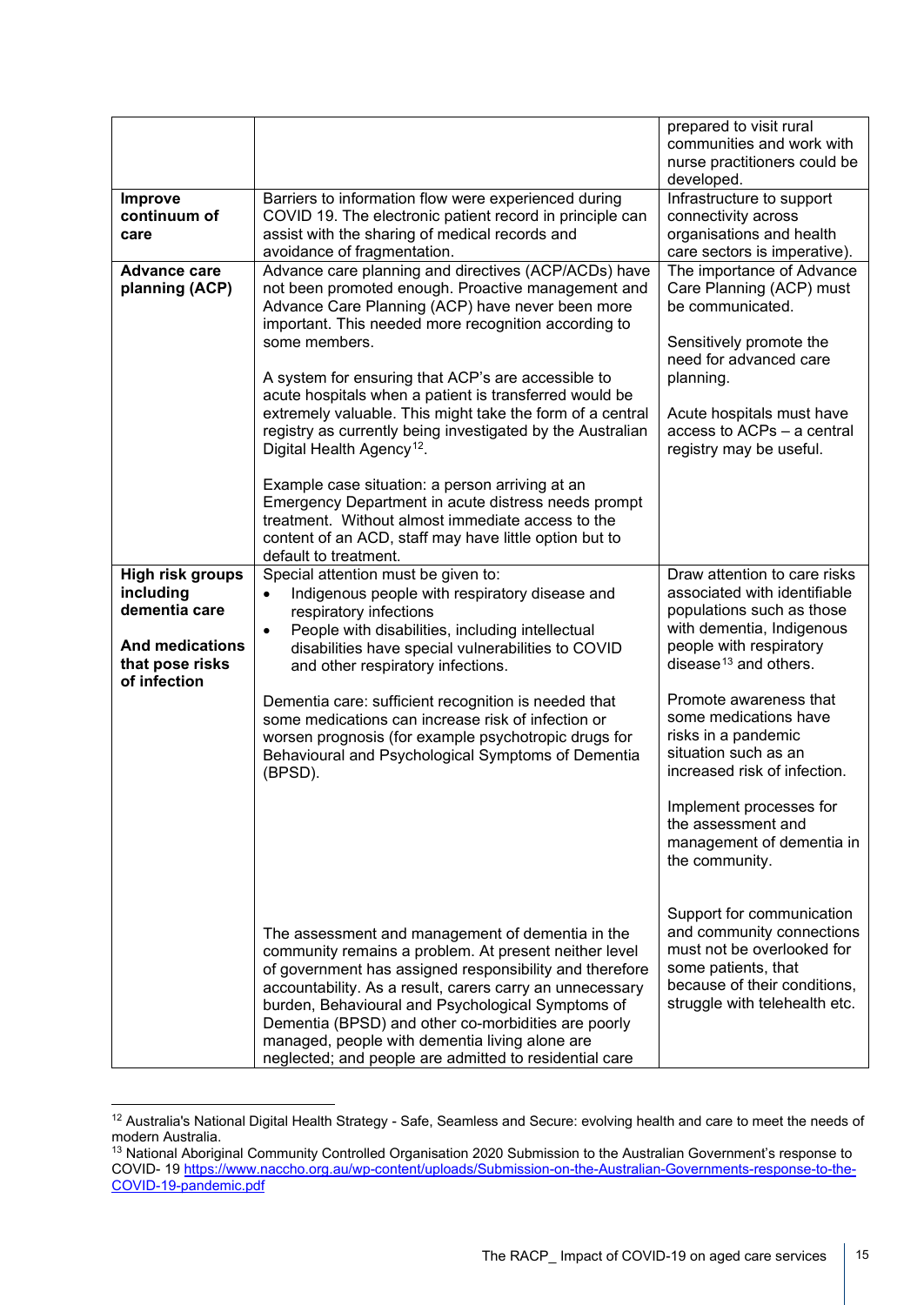|                                                                            | prematurely. In a pandemic situation these risks are<br>heightened and counter options are limited.                                                                                                                                                                                                                                                                                                                                            |                                                                                                                                                                                                                                              |
|----------------------------------------------------------------------------|------------------------------------------------------------------------------------------------------------------------------------------------------------------------------------------------------------------------------------------------------------------------------------------------------------------------------------------------------------------------------------------------------------------------------------------------|----------------------------------------------------------------------------------------------------------------------------------------------------------------------------------------------------------------------------------------------|
|                                                                            | Telehealth can be very difficult for patients with<br>dementia.                                                                                                                                                                                                                                                                                                                                                                                |                                                                                                                                                                                                                                              |
| <b>Culturally and</b><br>linguistically<br>diverse (CALD)<br>older persons | COVID-19 health information for CALD populations,<br>needs to be issued early and through multiple channels.<br>Some people in this category have poor health literacy<br>which is a further disadvantage. Internet sources should<br>not be relied upon.<br>Note a large proportion of the aged care sector<br>workforce come from CALD backgrounds, and their<br>communication needs around training need to be taken<br>into consideration. | Enhance safety by<br>producing information for<br>healthcare workers in other<br>languages.<br>Act quickly to develop and<br>disseminate information for<br>CALD groups through<br>multiple channels,<br>especially high-risk<br>facilities. |
| <b>Mental health</b><br>care                                               | We anticipate that post COVID mental health care will<br>be needed.                                                                                                                                                                                                                                                                                                                                                                            | The Department of Health<br>to direct that key areas of<br>need be identified within<br>PHNs.                                                                                                                                                |
|                                                                            | We draw important attention to older adults who<br>withdraw from community contacts to reduce their risks.<br>This is a mental hardship that involves not being able to<br>support extended families, not being able to work, not<br>participating in beneficial community organisations, etc<br>for prolonged periods. 14                                                                                                                     | Older people in the<br>community need sources of<br>mental health support and<br>publicly available<br>information on accessing<br>this support through<br>effective channels.                                                               |
|                                                                            | It is also important older persons are given accurate and<br>timely information, for example about available services<br>and supports.                                                                                                                                                                                                                                                                                                         | <b>Community responses</b><br>offered could includer a<br>helpline or other strategies,<br>or other contact channels.<br>Clear advice to older<br>persons is essential about<br>the extent of 'isolation'<br>needed.                         |
| Protecting<br>health care<br>workers                                       | Many caregivers and nurses work for more than one<br>health care provider. This has inherent risks for infection<br>transmission and must be recognised early.                                                                                                                                                                                                                                                                                 | Every health care<br>organisation must be<br>advised that they must<br>inform the health staff of the<br>necessity to wear PPE and<br>ensure they have received<br>training before exposing<br>patients to risk.                             |

#### **Frontline experience of Physicians: points of note**

Further to the above issues, the RACP includes the following observations, adding to the points made in the above table:

Once a response team/ taskforce was established in the areas of the outbreak, there were effective efforts being made, including multidisciplinary meetings held with families and residents, however none of these processes were being reported upon. This might have helped to share learnings.

<span id="page-15-0"></span><sup>14</sup> Wu B. Social isolation and loneliness among older adults in the context of COVID-19: a global challenge. Global Health Research and Policy. 2020 Dec;5(1):1-3.